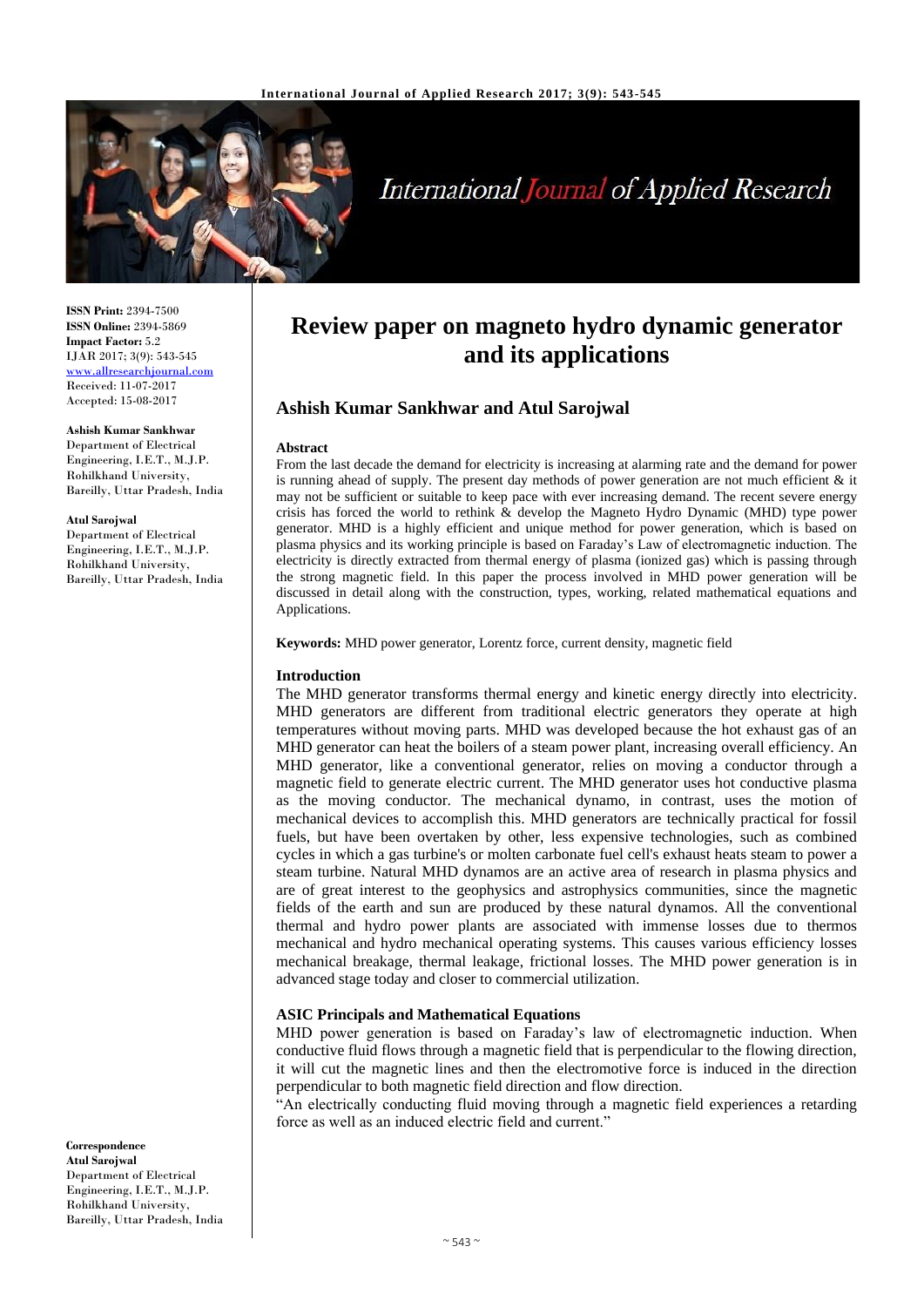

The set of equations which describe MHD are a combination of the Navier-Stokes equations of fluid dynamics and Maxwell's equations of electromagnetism. The Lorentz Force Law describes the effects of a charged particle moving in a constant magnetic field. The simplest form of this law is given by the vector equation.

where

- $\overline{F}$  is the force acting on the particle.
- ii Q is the charge of the particle,

iii  $u \vec{u}$  is the velocity of the particle, and

iv  $\overrightarrow{B}$  is the magnetic flux density.

The vector  $\vec{F}$  is perpendicular to both  $\vec{u}$  and  $\vec{B}$  according to the right hand rule.

A field of magnetic induction  $\overline{B}$  is applied transverse to the motion of an electrically conducting fluid flowing in an insulated duct with a velocity  $\mu$ . Charged particles moving with the fluid will experience an induced electric field  $\vec{u}$  X  $\vec{B}$  which will tend to drive an electric current in the direction perpendicular to both  $\vec{u}$  and  $\vec{B}$ 

This current is collected by a pair of electrodes on opposite sides of the duct in contact with the conducting fluid and connected externally through a load. Neglecting the Hall effect, the magnitude of the current density for a weakly ionized conducting fluid is given by the generalized Ohm's law

$$
\vec{J} = \sigma \left( \vec{E} + \vec{u} \, X \, \vec{B} \, \right)
$$

Where

is the current density and E is the electric field  $\sigma$  is the electric conductivity of the working fluid.

The Power density of the MHD power generator can be simply expressed as

$$
P = K(1 - K)\sigma u^2 B^2
$$

#### Where, K is the load coefficient

The electrical efficiency of a MHD generator is given by the equation

$$
\eta_e = \frac{\vec{J} \cdot \vec{E}}{\vec{u} \cdot (\vec{J} \times \vec{B})}
$$

### **Construction**

Its construction is very simple. MHD generator resembles the rocket engine surrounded by enormous magnet. It has no moving parts & the actual conductors are replaced by ionized gas (plasma). The magnets used can be electromagnets or superconducting magnets. Superconducting magnets are used in the larger MHD generators to eliminate one of the large parasitic losses. As shown in figure the electrodes are placed parallel & opposite to each other. It is made to operate at very high temperature, without moving parts.



Since the plasma temperature is typically over 2000 °C, the duct containing the plasma must be constructed from nonconducting materials capable of withstanding this high temperature. The electrodes must of course be conducting as well as heat resistant.

Because of the high temperatures, the non-conducting walls of the channel must be constructed from an exceedingly heat-resistant substance such as yttrium oxide or zirconium dioxide to retard oxidation.

#### **Working Procedure**

It is the generation of electric power utilizing the high temperature conducting plasma (stream of high temp working fluid) moving through an intense magnetic field. It converts the heat energy of fuel (thermal energy) directly into electrical energy. The fuel is burnt in the presence of compressed air in combustion chamber. During combustion seeding materials are added to increase the ionization & this ionized gas (plasma) is made to expand through a nozzle into the generator. Magnetic field, a current is generated  $\&$  it can be extracted by placing electrodes in a suitable stream. This generated EMF is DC.

MHD power generation can be classified on the basis of working fluid as gaseous plasma MHD power generation and liquid metal MHD power generation.

**Gaseous plasma-based MHD** generator generally requires a relatively high operating temperature to ensure the gas has a reasonable value of electrical conductivity. Also, the flow speed should be fast enough to achieve relatively highpower output and efficiency.

**The liquid metal MHD power generation** can be operated in relatively low temperature, pressure, and flow speed since liquid metal has a much higher electrical conductivity than gaseous plasma. However, liquid metal is generally expensive, so the closed-cycle system must be adopted and